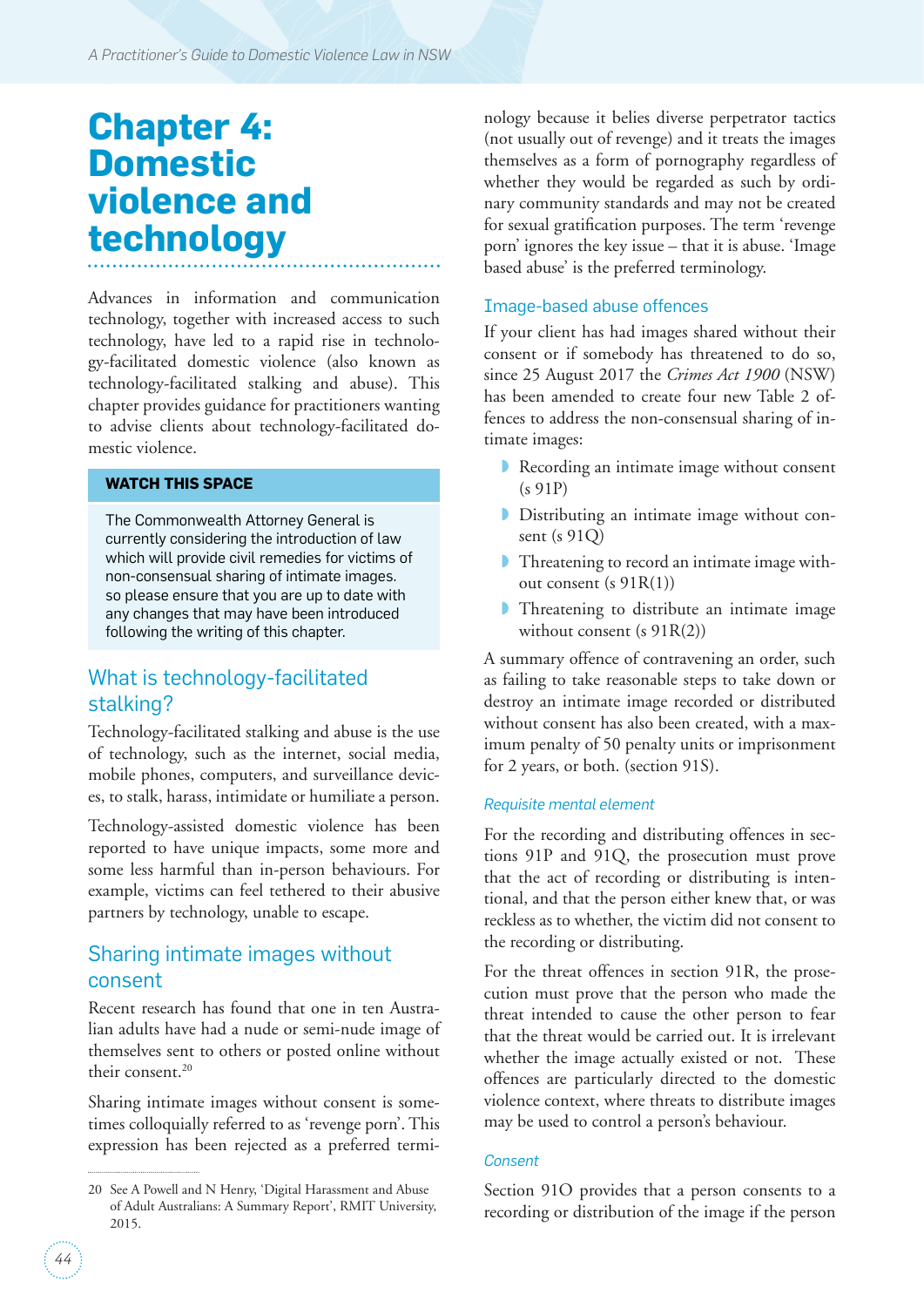'freely and voluntarily agrees' to the recording or distribution. Agreeing to the recording or distribution of an image on one occasion, or to a particular person, or in a particular way, does not mean that a person will be taken to have agreed to recording or distribution of another image, or on another occasion, or to another person, or in another way. Distributing an image of oneself does not mean that a person consents to another person distributing the same image.

People under 16 or who do not have the capacity to consent (because of, for example, cognitive incapacity) are taken not to have consented to the recording or distribution of intimate images.

#### *Exceptions*

There is an exception for the recording or distributing offences where 'a reasonable person would consider the conduct of the accused person acceptable' (s 91T). This exception is intended to ensure that the new offences do not criminalise 'socially acceptable activities'.21

There are no exceptions for the offences of threaten to record or distribute an intimate image.

#### *Overlap with unlawful filming offences*

There will be times when the same acts could be prosecuted under either the new recording offence in section 91P, or the existing unlawful filming (or 'upskirting' offences in section 91K and 91L of the Crimes Act 1900 (NSW)). However, the unlawful filming offences require proof that the offender had the purpose of sexual arousal or sexual gratification, while the new offence does not require proof of any particular motivation.

#### Offence of publishing an indecent article

It is also an offence under section 578C of the *Crimes Act 1900* (NSW) to publish an indecent article. In *Police v Ravshan USMANOV* [2011] NSWLC 40 Mr Usmanov was sentenced to six years' home detention for publishing nude photographs of his ex-girlfriend on Facebook.

#### Sexting, and young people as offenders and victims

The image-based abuse offences do not apply to 'sexting', that is, sending a nude picture of oneself to someone else. However, they will apply if that image is subsequently distributed without the person's consent. The approval of the NSW Director of Public Prosecutions will be required for prosecutions of children under 16 years old.

Creating, possessing or distributing sexual images of children can still be prosecuted under section 91H of the Crimes Act 1900 (NSW) and Part 10.6 of the Criminal Code Act 1995 (Cth). Section 91H concerns sexual images of a person under 16 years, and children can be prosecuted without the consent of the DPP. The Commonwealth offences concern sexual images of a person under 18 years, and the consent of the Cth Attorney-General is required to commence proceedings where a defendant is under 18 at the time of the alleged offence.

#### *Accessing Victims Support*

The three new indictable offences will also be included as "personal violence offences" in the *Crimes (Domestic and Personal Violence) Act.* This means eligibility under the NSW Victims Support scheme will be enlivened.

#### *Working with Children Check*

The working with children check (WWCC) will be triggered if an adult commits one of the offences set out below against a child. For further information on the WWCC see page 22.

## Table of common behaviours and corresponding criminal offences

Perpetrators of technology-facilitated domestic violence employ many tactics. Due to perceived difficulties of evidence gathering, the impunity and anonymity technology can bring, and minimisation of the harm caused, police advocacy is often required to have matters investigated and perpetrators held to account.

In advocating for clients who have been victims of such behaviour, it can be useful to keep in mind the criminal nature of this behaviour and to push for the enforcement of existing laws. Listed below are examples of common behaviours and criminal offences that may be relevant.

See also a guide to relevant criminal offences involving domestic violence and technology at [www.](http://www.smartsafe.org.au/legal-guides) [smartsafe.org.au/legal-guides.](http://www.smartsafe.org.au/legal-guides)

<sup>21</sup> NSW Attorney General, The Hon Mark Speakman, Second Reading Speech, 24 May 2017.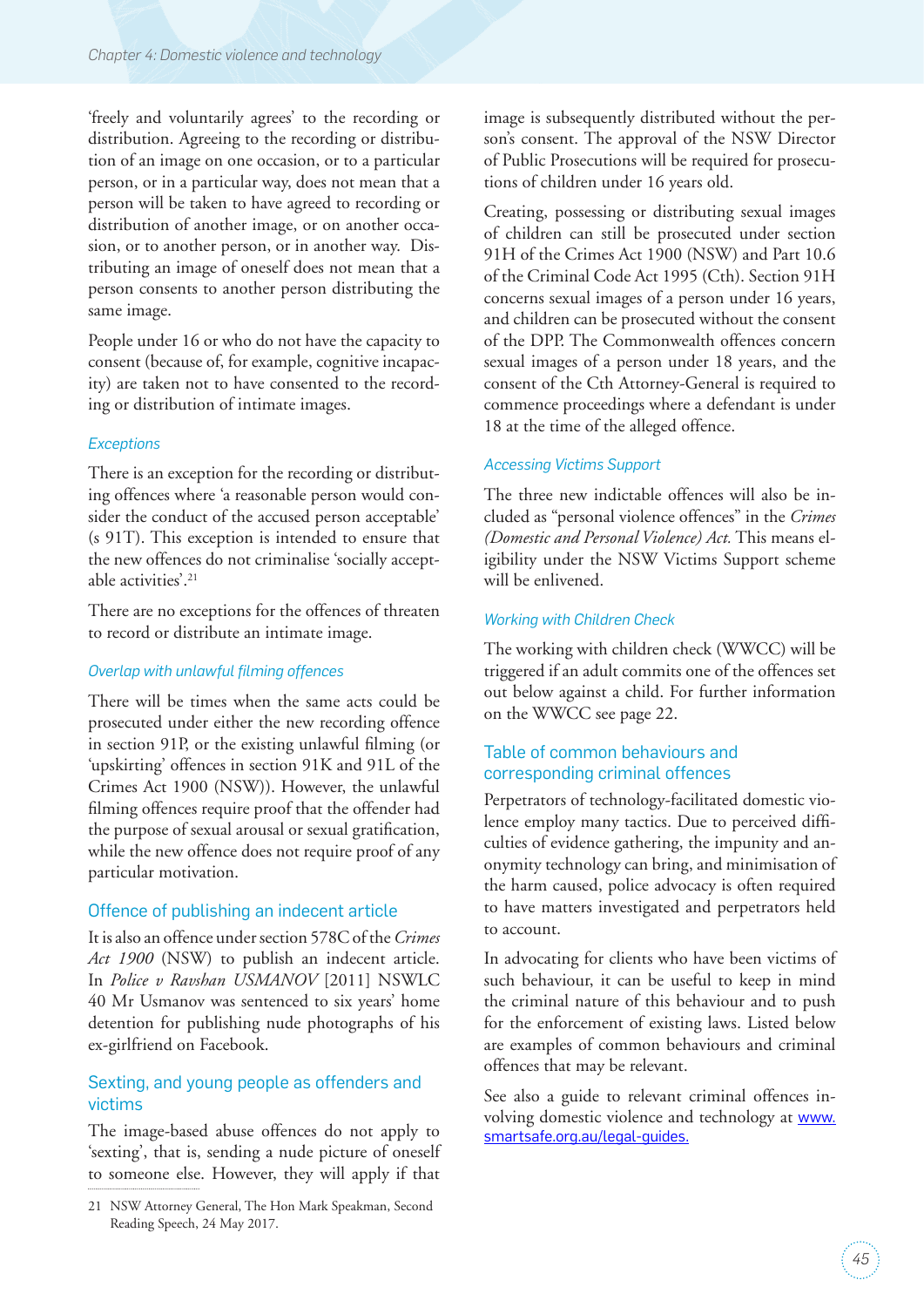| <b>Type of behaviour</b>                                                                                                           | <b>Possible criminal offences</b>                                                                                                                |
|------------------------------------------------------------------------------------------------------------------------------------|--------------------------------------------------------------------------------------------------------------------------------------------------|
| Keeping a person                                                                                                                   | Stalking or intimidation with intent to cause fear of physical or mental harm                                                                    |
| under video                                                                                                                        | (Crimes (Domestic and Personal Violence) Act 2007 (NSW) s 13)                                                                                    |
| surveillance                                                                                                                       | Voyeurism (Crimes Act 1900 (NSW) s 91J)                                                                                                          |
|                                                                                                                                    | Installing device to facilitate observation or filming (Crimes Act 1900 (NSW) s<br>91M)                                                          |
|                                                                                                                                    | Installation, use and maintenance of optical surveillance devices without consent<br>(Surveillance Devices Act 2007 (NSW) s 8)                   |
|                                                                                                                                    | Possession of record of private conversation or activity (Surveillance Devices Act<br>2007 (NSW) s 12)                                           |
|                                                                                                                                    | Manufacture, supply and possession of listening and other devices for unlawful<br>use (Surveillance Devices Act 2007 (NSW) s 13)                 |
| Listening to or<br>recording private<br>conversations<br>without consent<br>(may be facilitated<br>by spyware apps or<br>software) | Prohibition on installation, use and maintenance of listening devices (Surveillance<br>Devices Act 2007 (NSW) s 7)                               |
|                                                                                                                                    | Stalking or intimidation with intent to cause fear of physical or mental harm<br>(Crimes (Domestic and Personal Violence) Act 2007 (NSW) s 13)   |
|                                                                                                                                    | Possession of record of private conversation or activity (Surveillance Devices Act<br>2007 (NSW) s 12)                                           |
|                                                                                                                                    | Manufacture, supply and possession of listening and other devices for unlawful<br>use (Surveillance Devices Act 2007 (NSW) s 13)                 |
|                                                                                                                                    | Interception devices (Criminal Code 1995 (Cth) s 474.4)                                                                                          |
|                                                                                                                                    | Telecommunication not to be intercepted (Telecommunications (Interception and<br>Access) Act 1979 (Cth) s 7)                                     |
| Tracking a person's<br>location through<br>GPS without<br>consent                                                                  | Stalking or intimidation with intent to cause fear of physical or mental harm<br>(Crimes (Domestic and Personal Violence) Act 2007 (NSW) s 13)   |
|                                                                                                                                    | Prohibition on installation, use and maintenance of tracking devices (Surveillance<br>Devices Act 2007 (NSW) s 9)                                |
|                                                                                                                                    | Manufacture, supply and possession of listening and other devices for unlawful<br>use (Surveillance Devices Act 2007 (NSW) s 13)                 |
| Taking intimate<br>images or recordings<br>without consent                                                                         | Recording an intimate image without consent (Crimes Act 1900 (NSW) s 91P)                                                                        |
|                                                                                                                                    | Stalking or intimidation with intent to cause fear of physical or mental harm<br>(Crimes (Domestic and Personal Violence) Act 2007 (NSW) s 13)   |
|                                                                                                                                    | Filming a person engaged in a private act (Crimes Act 1900 (NSW), s 91K)                                                                         |
|                                                                                                                                    | Filming a person's private parts (Crimes Act 1900 (NSW) s 91L)                                                                                   |
|                                                                                                                                    | Installation, use and maintenance of optical surveillance devices without consent<br>(Surveillance Devices Act 2007 (NSW) s 8)                   |
|                                                                                                                                    | Possession of record of private conversation or activity (Surveillance Devices Act<br>2007 (NSW) s 12)                                           |
| Sharing intimate<br>images or recordings<br>without consent                                                                        | Distributing an intimate image without consent (Crimes Act 1900 (NSW) s 91Q)                                                                     |
|                                                                                                                                    | Stalking or intimidation with intent to cause fear of physical or mental harm<br>(Crimes (Domestic and Personal Violence) Act 2007 (NSW) s 13)   |
|                                                                                                                                    | Publishing indecent articles (Crimes Act 1900 (NSW) s 578C)                                                                                      |
|                                                                                                                                    | Using a carriage service to menace, harass or cause offence (Criminal Code 1995<br>$(Cth)$ s 474.17)                                             |
|                                                                                                                                    | Prohibition on communication or publication of private conversations or record-<br>ings of activities (Surveillance Devices Act 2007 (NSW) s 11) |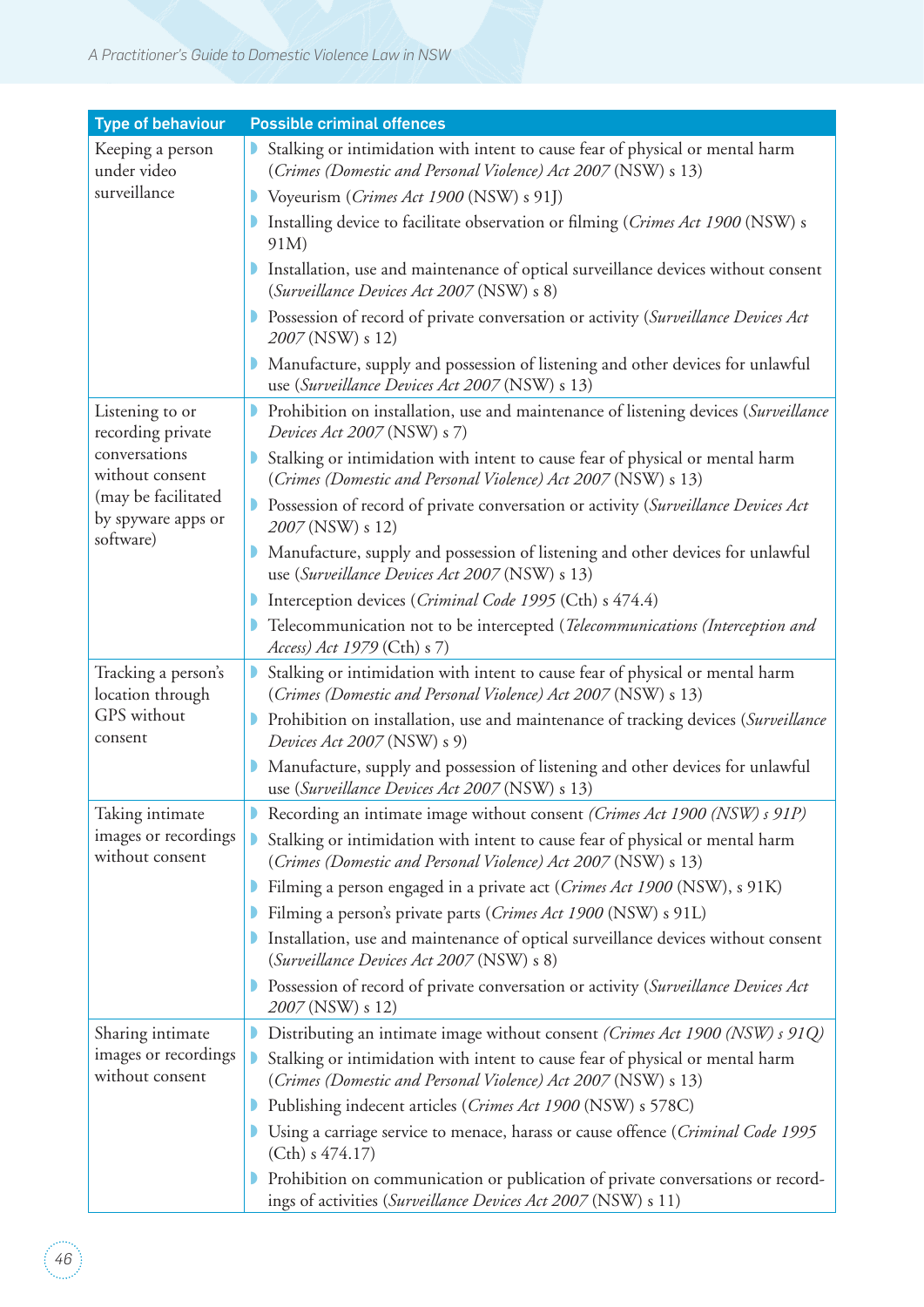## *Chapter 4: Domestic violence and technology*

| <b>Type of behaviour</b>                                                                                                               | <b>Possible criminal offences</b>                                                                                                              |
|----------------------------------------------------------------------------------------------------------------------------------------|------------------------------------------------------------------------------------------------------------------------------------------------|
| Threatening to<br>record an intimate<br>image without<br>consent                                                                       | Threatening to record an intimate image without consent (Crimes Act 1900<br>$(NSW)$ s $91R)$                                                   |
| Threatening to share<br>intimate images or<br>recordings without<br>consent                                                            | Threatening to distribute an intimate image without consent (Crimes Act 1900<br>$(NSW)$ s $91R(2)$ )                                           |
|                                                                                                                                        | Stalking or intimidation with intent to cause fear of physical or mental harm<br>(Crimes (Domestic and Personal Violence) Act 2007 (NSW) s 13) |
|                                                                                                                                        | Documents containing threats (Crimes Act 1900 (NSW) s 31)                                                                                      |
|                                                                                                                                        | Using a carriage service to make a threat (Criminal Code 1995 (Cth) s 474.150)                                                                 |
|                                                                                                                                        | Using a carriage service to menace, harass or cause offence (Criminal Code 1995<br>$(Cth)$ s 474.17)                                           |
| Checking call<br>logs, messages or<br>accounts without<br>permission                                                                   | Stalking or intimidation with intent to cause fear of physical or mental harm<br>(Crimes (Domestic and Personal Violence) Act 2007 (NSW) s 13) |
|                                                                                                                                        | Unauthorised access to or modification of restricted data held in computer<br>(Crimes Act 1900 (NSW) s 308H)                                   |
| Making false<br>online accounts                                                                                                        | Stalking or intimidation with intent to cause fear of physical or mental harm<br>(Crimes (Domestic and Personal Violence) Act 2007 (NSW) s 13) |
| or impersonating<br>victims                                                                                                            | Using a carriage service to menace, harass or cause offence (Criminal Code 1995<br>$(Cth)$ s 474.17)                                           |
|                                                                                                                                        | Dealing in identification information (Criminal Code 1995 (Cth) s 372.1)                                                                       |
| 'Doxing': releasing<br>a person's details<br>online such as their<br>address, phone<br>number, email<br>address or personal<br>details | Stalking or intimidation with intent to cause fear of physical or mental harm<br>(Crimes (Domestic and Personal Violence) Act 2007 (NSW) s 13) |
|                                                                                                                                        | Using a carriage service to menace, harass or cause offence (Criminal Code 1995<br>$(Cth)$ s 474.17)                                           |
|                                                                                                                                        | Dealing in identification information (Criminal Code 1995 (Cth) s 372.1)                                                                       |
| Sending large<br>volumes of<br>electronic<br>communications to<br>threaten, intimidate<br>or harass                                    | Stalking or intimidation with intent to cause fear of physical or mental harm<br>(Crimes (Domestic and Personal Violence) Act 2007 (NSW) s 13) |
|                                                                                                                                        | Using a carriage service to menace, harass or cause offence (Criminal Code 1995<br>$(Cth)$ s 474.17)                                           |
| Changing or<br>demanding<br>passwords                                                                                                  | Stalking or intimidation with intent to cause fear of physical or mental harm<br>(Crimes (Domestic and Personal Violence) Act 2007 (NSW) s 13) |
|                                                                                                                                        | Unauthorised access to or modification of restricted data held in computer<br>(Crimes Act 1900 (NSW) s 308H)                                   |
| Making threats<br>via electronic<br>communications                                                                                     | Stalking or intimidation with intent to cause fear of physical or mental harm<br>(Crimes (Domestic and Personal Violence) Act 2007 (NSW) s 13) |
|                                                                                                                                        | Documents containing threats (Crimes Act 1900 (NSW) s 31)                                                                                      |
|                                                                                                                                        | Using a carriage service to make a threat (Criminal Code 1995 (Cth) s 474.15)                                                                  |
|                                                                                                                                        | Using a carriage service to menace, harass or cause offence (Criminal Code 1995<br>(Cth) s 474.17                                              |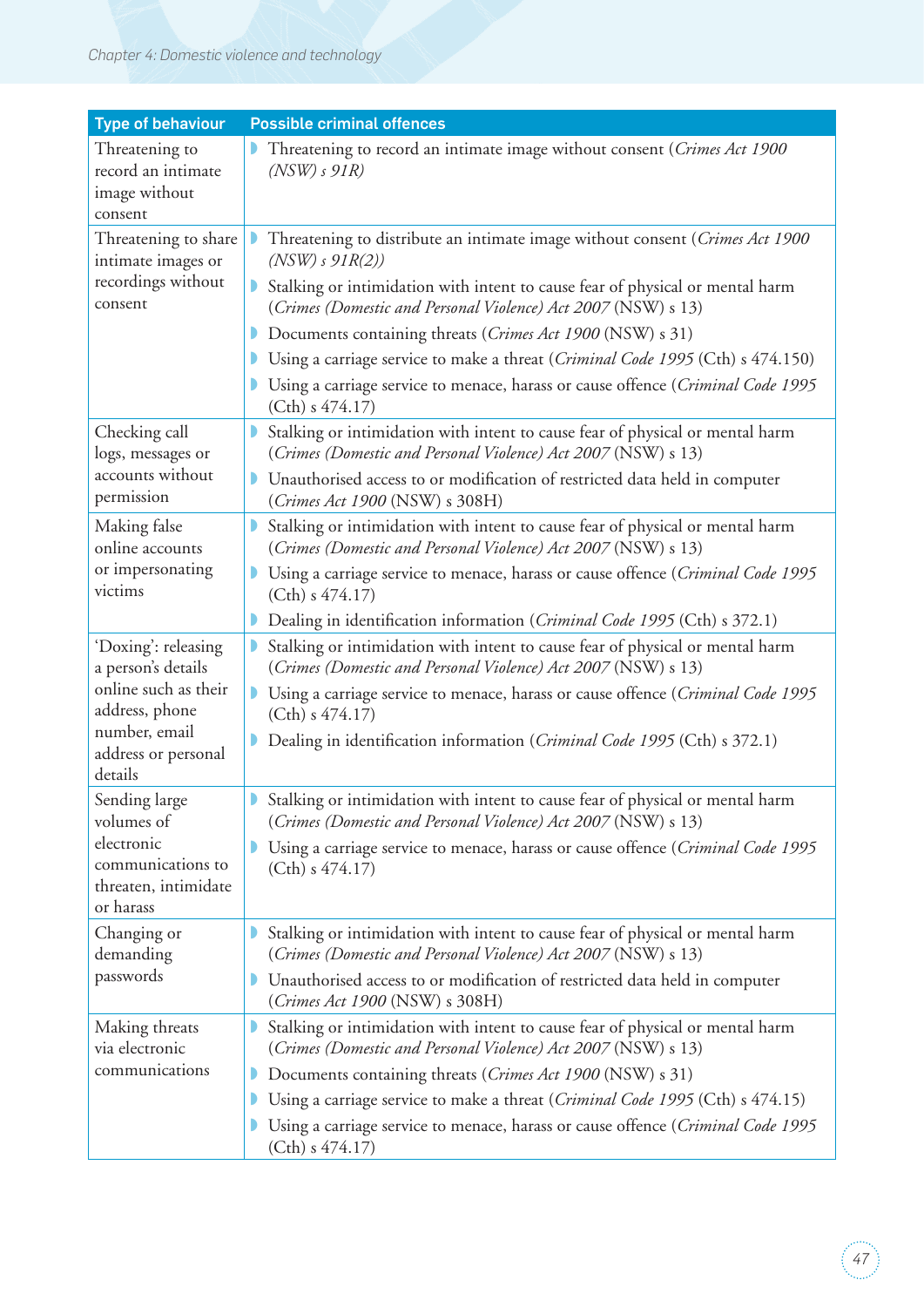#### *A Practitioner's Guide to Domestic Violence Law in NSW*

| <b>Type of behaviour</b>                                                                                                                                                                                                                                                                                         | <b>Possible criminal offences</b>                                                                                                              |
|------------------------------------------------------------------------------------------------------------------------------------------------------------------------------------------------------------------------------------------------------------------------------------------------------------------|------------------------------------------------------------------------------------------------------------------------------------------------|
| Blackmailing<br>via electronic                                                                                                                                                                                                                                                                                   | Stalking or intimidation with intent to cause fear of physical or mental harm<br>(Crimes (Domestic and Personal Violence) Act 2007 (NSW) s 13) |
| communications                                                                                                                                                                                                                                                                                                   | Using a carriage service to menace, harass or cause offence (Criminal Code 1995<br>$(Cth)$ s 474.17)                                           |
| Monitoring or<br>unauthorised access<br>of a person's social<br>media accounts,<br>email accounts,<br>internet dating<br>accounts or other<br>accounts                                                                                                                                                           | Stalking or intimidation with intent to cause fear of physical or mental harm<br>(Crimes (Domestic and Personal Violence) Act 2007 (NSW) s 13) |
|                                                                                                                                                                                                                                                                                                                  | Unauthorised access to or modification of restricted data held in computer<br>(Crimes Act 1900 (NSW) s 308H)                                   |
| Accessing a person's<br>computer, phone or<br>other device without<br>their knowledge or<br>consent                                                                                                                                                                                                              | Stalking or intimidation with intent to cause fear of physical or mental harm<br>(Crimes (Domestic and Personal Violence) Act 2007 (NSW) s 13) |
|                                                                                                                                                                                                                                                                                                                  | • Unauthorised access to or modification of restricted data held in computer<br>(Crimes Act 1900 (NSW) s 308H)                                 |
| Installing spyware<br>on electronic                                                                                                                                                                                                                                                                              | Stalking or intimidation with intent to cause fear of physical or mental harm<br>(Crimes (Domestic and Personal Violence) Act 2007 (NSW) s 13) |
| devices. Different<br>spyware applications<br>and software have<br>varying capabilities.<br>For example, some<br>spyware allows you<br>to access a person's<br>messages, emails,<br>photos and call<br>logs; some allows<br>you to intercept<br>calls; others act as<br>a remote listening<br>device or tracking | Using a carriage service to menace, harass or cause offence (Criminal Code 1995<br>(Cth) s 474.17                                              |
| device, or activate<br>an internal device<br>camera                                                                                                                                                                                                                                                              |                                                                                                                                                |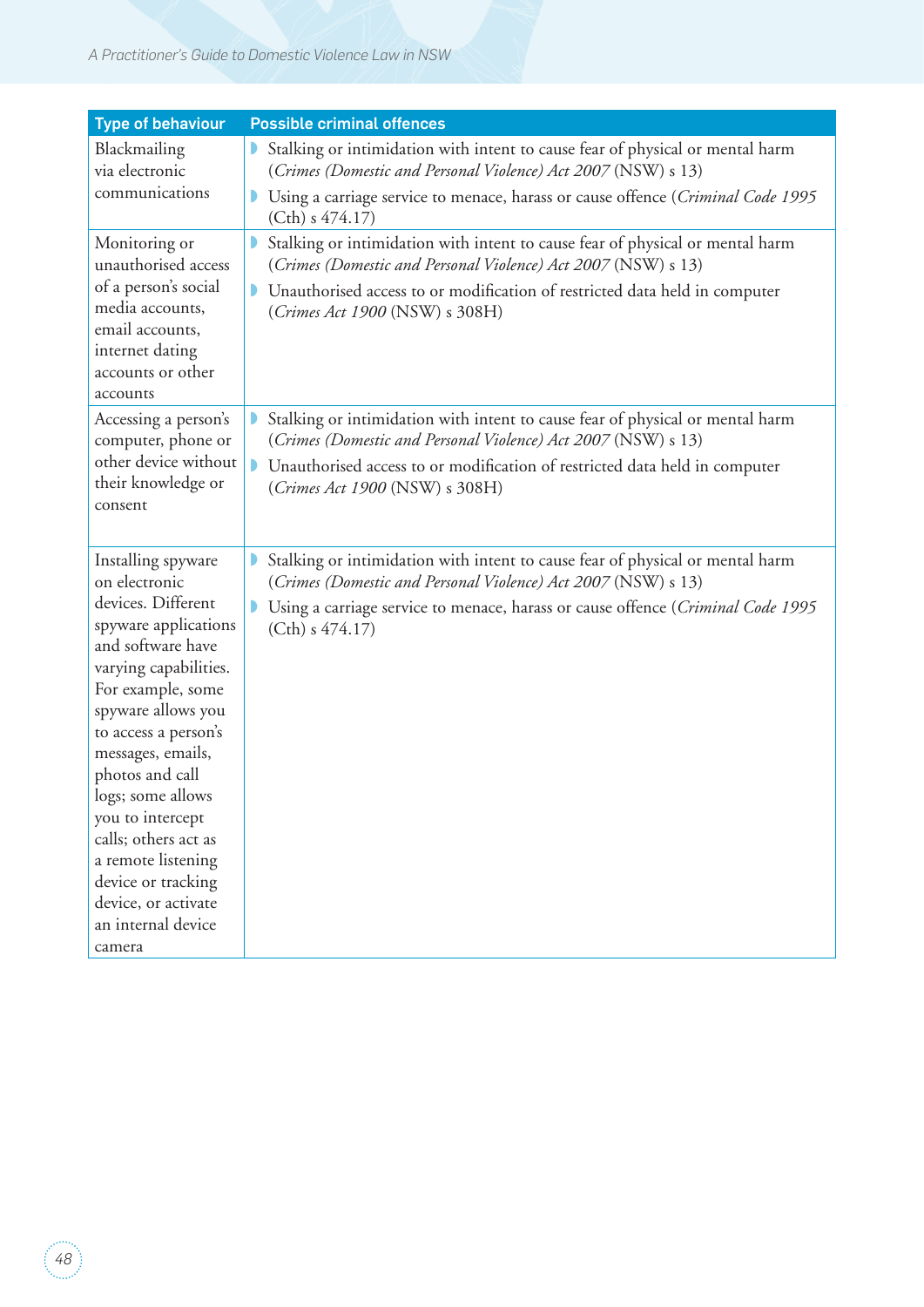## **Evidence**

There is a common misconception that it is too onerous to prove who was the person at the other end of the text, email, surveillance device or other means of electronic communication. However, in cases involving technology, there is often more evidence than an in-person matter. What is difficult is knowing how to obtain the evidence and how to have it admitted into evidence. Below are some tips about how to do this.

#### Email

Useful evidence can be obtained from the header of the email communication including the sender's IP address. Extracting this data is a simple process, but is different for each email service. To find out how to do this you can visit [www.whatismyipaddress.](http://www.whatismyipaddress.com/find-headers) [com/find-headers](http://www.whatismyipaddress.com/find-headers).

#### Facebook

Some useful evidence may be obtained by downloading a copy of your client's Facebook data via the Facebook settings page. Facebook downloads the data into a PDF file including the IP addresses used to log in and out of Facebook, chat histories, posts, personal details, searches and photos including their metadata. Deleted content is not available and some old data may not be available if it has been deleted according to the retention schedule.

Police may also be able to obtain Facebook records if investigating a criminal matter. Investigating officers can visit [www.facebook.com/records](http://www.facebook.com/records) for identification information such as the user's IP address and contact details. For more formal investigations, police can use subpoenas or preservation orders from Facebook via internal mechanisms.

#### **Google**

If the client has a copy of the intimate image, they can use Google image search to see if it has been published anywhere on the internet. They can do this at *images.google.com* by clicking on the camera button next to the search bar and uploading their photo to see whether the image is on the internet.

If a client is concerned the image will be posted online with their personal details, they can set up a Google alert ([www.google.com/alerts](http://www.google.com/alerts)) to notify them of any information that is posted. For example, they could set up alerts for their name, address, email and telephone number. They will then receive email alerts with any search results that include those details.

Your client can also contact search engines such as Google to ask them to remove the content from their search results.

#### Phone

There are a number of apps and programs that can be used to download text messages, voicemails or online chat histories to be tendered as evidence. Alternatively, you could ask to have a device handed up and its contents produced as evidence in court.

Most deleted emails, messages, photos and documents can be recovered with the right tools.

Carriage service providers may be able to reveal information about the true source of harassing or intimidating calls or messages. Your client should contact their service provider. Carriage service providers can also be subpoenaed for records. Your clients should also be aware they have a right to complain about unwelcome or life threatening messages under the Communications Alliance *C525:2010 Handling of Life Threatening and Unwelcome Communications Industry Code*.

Many photos have metadata or EXIF data sitting behind the file, which can provide valuable evidence. This can include geotagging information (such as the longitude and latitude of where the photo was taken or uploaded) or information about the device on which it was taken. A number of websites, apps and programs allow you to scan for this information, for example [www.exifdata.com](http://www.exifdata.com).

There are many phone apps that allow clients to record incoming calls. However, clients should be warned about the provisions prohibiting the use of listening devices to record private conversations without consent and the relevant exceptions, such as protecting their lawful interest under section 7 of the *Surveillance Devices Act 2007* (NSW) (see below).

#### **Practitioner tip**

Encourage clients to screenshot evidence, including website URLs where applicable. Copies should be saved on a USB or secure cloudbased account.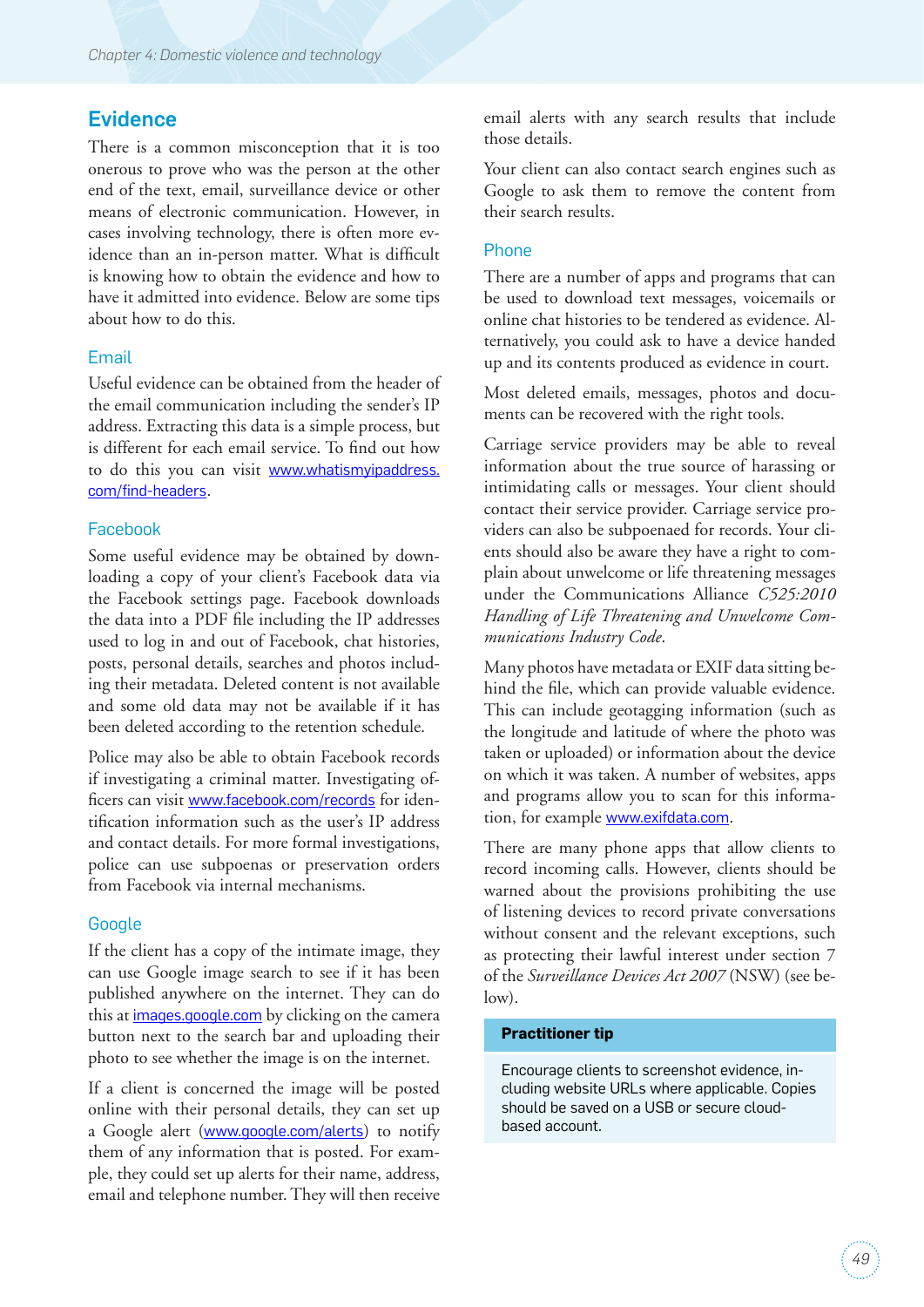## Client recordings and the *Surveillance Devices Act* 2007 (NSW)

Clients may come to you with audio or video recordings taken of a domestic violence incident. While the Surveillance Devices Act prohibits the use of listening devices, s 7(3)(b) allows recording where it is reasonably necessary for the protection of a lawful interest. A recording of a domestic violence incident would likely be considered reasonably necessary for the protection of a lawful interest, being the client's safety and would be admissible evidence. In addition, section 138 of the *Evidence Act 1995* (NSW) provides grounds for the admissibility of improperly obtained evidence, taking account of its probative value and importance of the evidence to the proceedings. In our experience such evidence has been admissible.

# Taking action

#### Report to Police

Take the screen shots of the webpage where the image has been posted, showing the image and the URL and other evidence gathered as outlined above if possible and report it to the police.

Your client can also make an online report to the Australian Cybercrime Online Reporting Network (ACORN) by visiting [www.acorn.gov.au](http://www.acorn.gov.au) and the Office of the e-Safety Commissioner by visiting www.esafety.gov.au.

#### Take-down request

Your client is very likely to want to have intimate images taken down.

The Crimes Act provisions empower courts to order a person convicted of the offence of recording or distributing an intimate image to take reasonable actions to remove, delete or destroy any image recorded or distributed by the person (s 91S).

In addition, practical, informal action can be taken by contacting the website administrator, host or webmaster to request they take the image down. This can be done using the 'contact us' or 'report a problem' function or by doing a 'whois' search using whois.domaintools.com for international websites or

whois.auregistry.net.au for Australian sites. If the webmaster does not delete the picture, they may be civilly liable for the continued publication of the image. *See Trkulja v Google* (No 5) [2012] VSC 533.

In any take-down request, it is a good idea to include the following:

- ◗ sufficient information for the image or video to be identified;
- ◗ your contact details;
- ◗ your relationship to the material, for example, the pictured person, the complainant, the copyright owner, their legal representative or their support person;
- ◗ a timeframe for the image/video to be removed;
- ◗ an indication of what law (including country) is being breached, for example, copyright, defamation, criminal laws.

Your client can also contact search engines such as Google to ask them to remove the content from their search results.

#### **WATCH THIS SPACE**

The Enhancing Online Safety (Non-consensual Sharing of Intimate Images) Bill 2018 is currently before the Commonwealth Parliament. It would create a range of civil penalties for the non-consensual recording and sharing of intimate images, and give new powers to the eSafety Commissioner to compel the removal of intimate images from online locations, issue warnings and infringement notices and seek penalty orders in court.

The office of the eSafety Commissioner is currently taking reports of image-based abuse from victims. It is able to offer the following assistance:

- ◗ Referring victims to appropriate services (police, counselling, legal assistance);
- ◗ Requesting removal of the intimate image if it has been made available online (provided such a request would not interfere with police investigations);
- Keeping the victim updated on the action taken and the outcome achieved.

Despite having no powers to compel the removal of intimate images, the Office reports significant levels of compliance with its removal requests. You can find more information online at [www.esafety.gov.](https://www.esafety.gov.au/image-based-abuse/action) [au/image-based-abuse/action](https://www.esafety.gov.au/image-based-abuse/action).

## Copyright

Sections 32, 86, 10 and 98 of the *Copyright Act 1968* (Cth) provide that where a photo or video has been created by the victim, such as a 'selfie', the ma